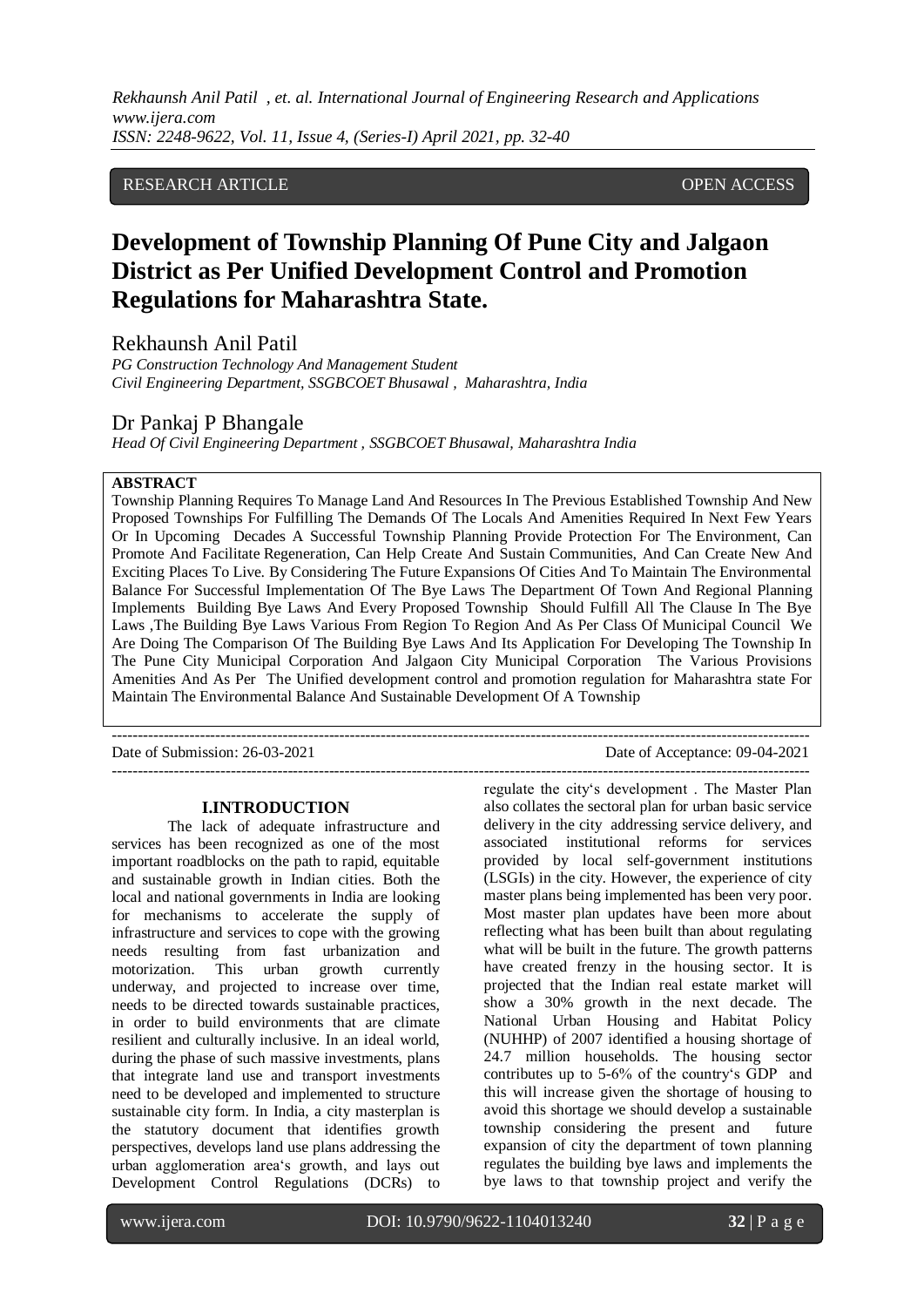various clause in which the township project should fulfill the rules. The building bye laws varies according to the regional planning and as per the class of municipal council as per latest government gazette the new unified development control regulation has been published in which some new provisions are made for the new expansion of development limit and clause related where the zonal plans are not prepared in this project we study and discuss the various provisions for development of township according to bye laws in this project we are going to compare the various regulations between PMC and jalgaon district

### **II.CONCEPT OF TOWNSHIP**

Town planning is the process of managing land resources. It involves the control of existing and new developments, as well as strategy preparation to ensure manage future requirements. It is a dynamic process that changes in response to policy, development proposals and local needs. Town planners must try and balance the demands of landowners and developers, with the needs and concerns of the community and the policy framework. If planning is successful, it can provide protection for the environment, can

promote and facilitate regeneration, can help create and sustain communities, and can create new and exciting places. Town planning maintains the best of the past while encouraging creativity and innovation in the development of sustainable future

## **III.VARIOUS RULES AND REQUIREMENT FOR DESIGNING TOWNSHIP PUNE**

## 1. **Requirement of site**

i)Any suitable area having area of 40 hect. (100 Acres) or more at one place.

ii)The area shall be one, contiguous, unbroken and uninterrupted. Provided that, such area if divided by one or more water courses (such as nalas, canals, etc.), existing or proposed roads of any width or by railways etc., shall be treated as one, contiguous, unbroken and uninterrupted, subject to condition that the Project Proponent/s shall construct necessary connecting roads or bridges as per site requirements at his own cost with due permission from concerned authorities.

### 2.**Permissibility in respect of Zoning:-** Table no 01

| Sr. | <b>Type of Zone</b>                       | <b>Premium</b> | <b>Revised</b> |
|-----|-------------------------------------------|----------------|----------------|
| No. |                                           | <b>Charges</b> | <b>Premium</b> |
| a   | Afforestation Zone, Hill Top & Hill       | 20%            | $10 \%$        |
|     | Slope Zone as shown on Regional Plan /    |                |                |
|     | Development Plan subject to clause 2 (ii) |                |                |
| h   | Public / Semi-public Zone, Industrial     | 10%            | 5 %            |
|     | Zone, TH & LP                             |                |                |
| c   | Agriculture/ No Development Zone/G1       | 15%            | 8%             |
|     | zone / Low Density Residential Zone /     |                |                |
|     | <b>Buffer Zone of ESZ</b> and other zones |                |                |
|     | excepting at Sr. No. a & b above.         |                |                |

#### **Table no 1**

### 3.**Permissible Floor Space Index (FSI):-**

The Basic Permissible FSI Is1.00 But If Any Additional FSI Requires The By Paying The Premium FSI Charges We Can Add Some More FSI As Below

| <b>Area under Township</b>              | Additional built-up area on<br>payment of premium |
|-----------------------------------------|---------------------------------------------------|
| 40 hec. and up to 200 Hector.           | Up to 70 % of basic permissible FSI               |
| More than 200 hec. and up to 500 Hector | Up to 80 % of basic permissible FSI               |
| More than 500 hec. Hector               | Up to 100 % of basic permissible FSI              |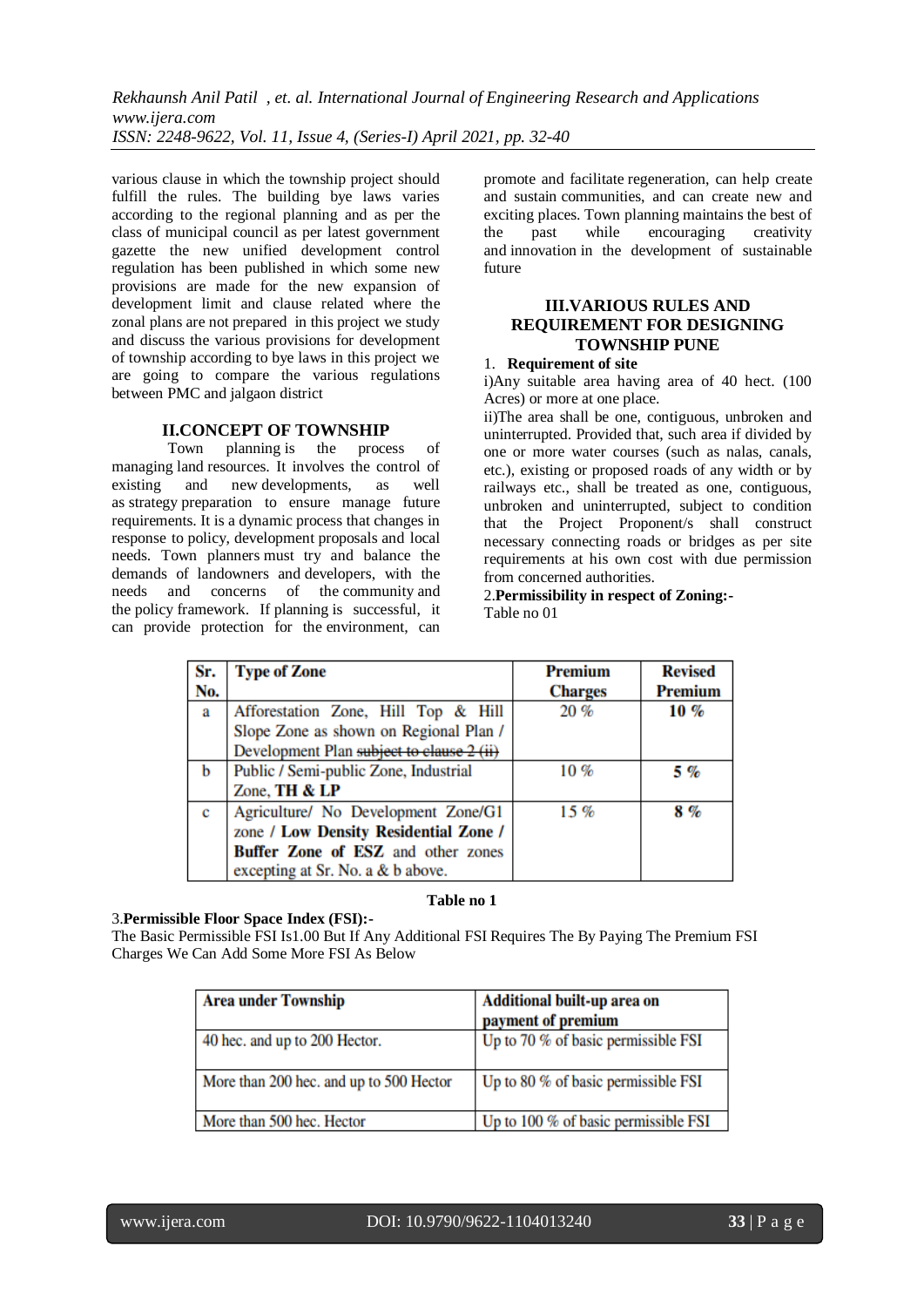### 4.**Mandatory town level amenities :-**

|      | a) spaces for recreation |                       |
|------|--------------------------|-----------------------|
| Sr.n | particulars              | Minimum area required |

| <b>DI.IL</b><br>O. | particulars           | Minimum area required                                                                                                   | condition                                                                                                                                                                                                                                                       |
|--------------------|-----------------------|-------------------------------------------------------------------------------------------------------------------------|-----------------------------------------------------------------------------------------------------------------------------------------------------------------------------------------------------------------------------------------------------------------|
|                    | Garden's<br>and parks | 5% of Master Layout Area. (out of this 50%<br>area may be allowed on Hill Top Hill Slop<br>Zone and Buffer Zone of ESZ) | Out of this at least 1000 sq. mt. area<br>shall be kept open for Town<br>Plaza/Town Square. Such area shall<br>be kept open and may be allowed to<br>be proposed at suitable places.<br>Major public amenities/activities<br>shall be cluster around this area. |
| $\mathbf{ii}$      | Playground'<br>s      | 7.5% of Master Layout Area (may be<br>allowed in Buffer Zone of ESZ having slope<br>less than $1: 5$ )                  | Maximum 10% of area under Play<br>Ground which may accommodate<br>indoor games, stadiums and allied<br>users only.                                                                                                                                              |

┑

b)Spaces for combined schools(primary schools +high school)

| Sr.no.        | particulars                                 | Minimum area required                                                                                                                    | Minimum<br>built<br><b>up</b><br>area<br>required |
|---------------|---------------------------------------------|------------------------------------------------------------------------------------------------------------------------------------------|---------------------------------------------------|
|               | For Master Layout area of 40<br>Ha          | 5000 sq.m                                                                                                                                | $5000$ sq.m                                       |
| $\mathbf{ii}$ | For Master Layout area more<br>han $40$ Ha. | To be increased proportionately with increase in Master<br>Layout area and be proposed at one or more locations, as<br>per requirements. |                                                   |

c) Community Health Care Facilities:-

Primary and Secondary Health Care Facilities like Dispensary, Maternity Home, Hospital etc.

| Sr.<br>No. | <b>Particulars</b>               | <b>Minimum</b><br><b>Area Required</b> | Minimum Built-up Area<br>required                    |
|------------|----------------------------------|----------------------------------------|------------------------------------------------------|
|            | For Master Layout area of 40 Ha. | $1,000$ sq. m.                         | $1500$ sq. m.                                        |
| ii         | For Master Layout area more than |                                        | To be increased proportionately with increase        |
|            | 40 Ha.                           |                                        | in Master Layout area and be proposed at one or more |
|            |                                  | locations, as per requirements.        |                                                      |

d) Community Market:-

| Sr.<br>No. | <b>Particulars</b>                                       | <b>Minimum Area</b><br><b>Required</b> | Minimum Built-up Area<br>required                                                                                       |
|------------|----------------------------------------------------------|----------------------------------------|-------------------------------------------------------------------------------------------------------------------------|
|            | <b>General Market including Mutton and Fish Market</b>   |                                        |                                                                                                                         |
|            | For Master Layout area up to $&$<br>inclusive of 200 Ha. | 1000 sq. m.                            | As per requirement                                                                                                      |
|            | For Master Layout area more than<br>200 Ha.              | requirements.                          | To be increased proportionately with increase in Master<br>Layout area and be proposed at one or more locations, as per |
| ii         | <b>Fish Market &amp; Vegetable Market</b>                |                                        |                                                                                                                         |
|            | For Master Layout area up to $&$<br>inclusive of 200 Ha. | $1000$ sq. m.                          | As per requirement                                                                                                      |

l

٦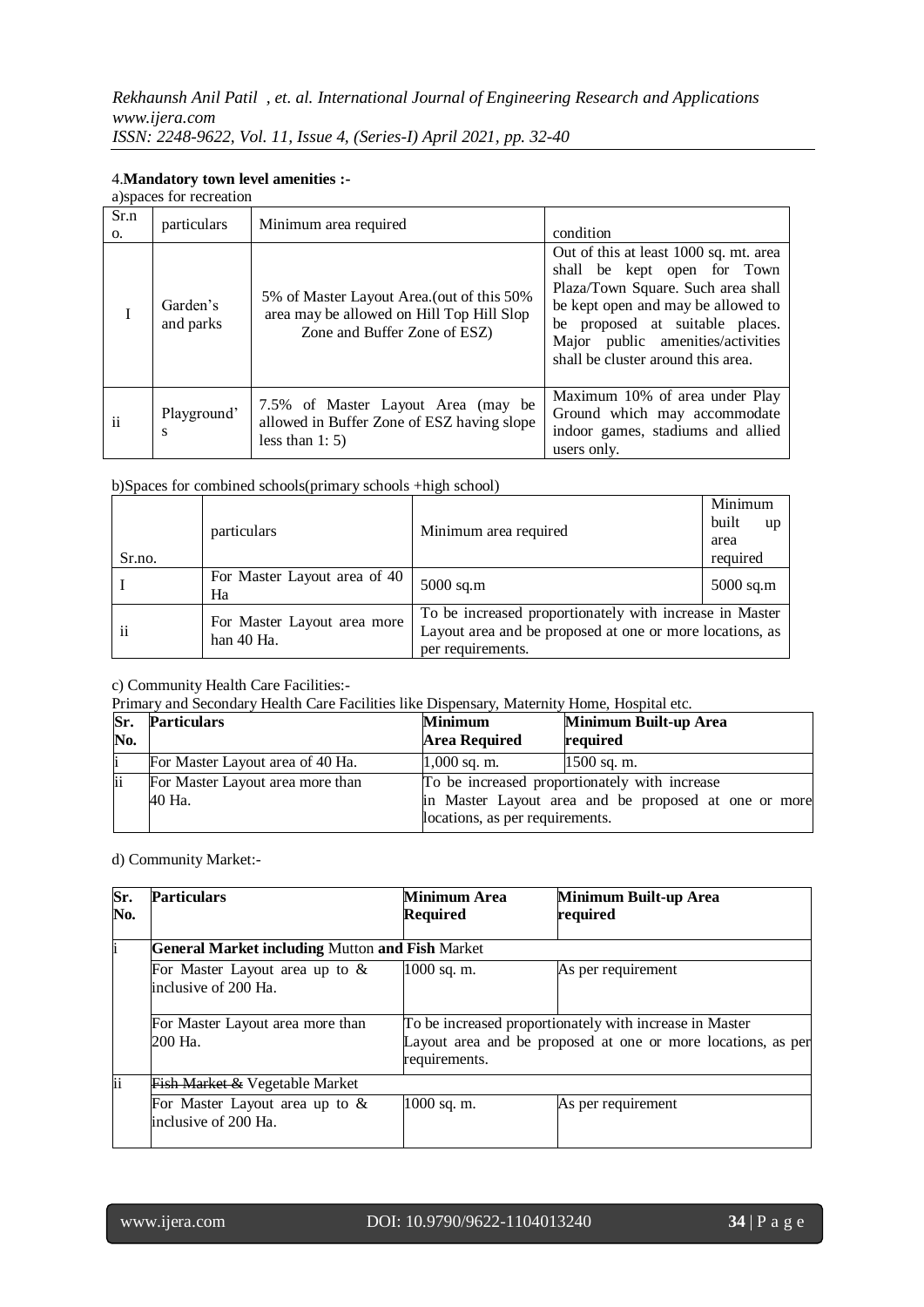## *Rekhaunsh Anil Patil , et. al. International Journal of Engineering Research and Applications www.ijera.com*

*ISSN: 2248-9622, Vol. 11, Issue 4, (Series-I) April 2021, pp. 32-40*

| For Master Layout area more than<br>200 Ha. | To be increased proportionately with increase in Master<br>Layout area and be proposed at one or more locations, as per |
|---------------------------------------------|-------------------------------------------------------------------------------------------------------------------------|
|                                             | requirements.                                                                                                           |

e) Public Assembly Facilities:- Town Hall and/or Auditorium including Library

| Sr.<br>No. | <b>Particulars</b>                                             | Minimum Area<br><b>Required</b> | Minimum Built-up Area required                                                                                          |
|------------|----------------------------------------------------------------|---------------------------------|-------------------------------------------------------------------------------------------------------------------------|
|            | For Master Layout area up to $&$<br>linclusive of 100 Ha       | 5000 Sq.mt                      | 5000 Sq.mt                                                                                                              |
| ii         | For Master Layout area more<br>than 100 hac. and up to 200 Ha. | 10000 sq. mt.                   | 10000 sq. mt.                                                                                                           |
| iii        | For Master Layout area more<br>than $200$ Ha.                  | requirements.                   | To be increased proportionately with increase in Master<br>Layout area and be proposed at one or more locations, as per |

### **f) Economic Activities:-**

Economic activities including users such as Market, Multiplex, Mall, Information Technology &

Information Technology enabled Services (IT & ITeS) including SEZs, Essential Shopping, Recreational Centers, Trade & Commerce, Education, Hospitals, Non-polluting Industries, Service Industries, Entertainment, Tourism, Star Category Hotels, Convention Centers, Gymnasiums, Socio- economic activities, such as workshop, hostel for Autistic persons and Mentally Retarded challenged persons old age home etc. except independent residential tenements, etc. as per requirements.

| Sr. No. | <b>Particulars</b>                         | <b>Minimum</b><br>Area<br><b>Required</b> | <b>Minimum</b><br>Area required<br><b>Built-up</b>                                                                      |
|---------|--------------------------------------------|-------------------------------------------|-------------------------------------------------------------------------------------------------------------------------|
|         | For Master Layout area of<br>40 Ha.        | 40000 sq. mtr.                            | 80000 sq. mtr.                                                                                                          |
| ii      | For Master Layout area<br>more than 40 Ha. | requirements.                             | To be increased proportionately with increase in Master<br>Layout area and be proposed at one or more locations, as per |

## **g) Public Utilities:-**

For Master Layout area **up to & inclusive** of 200 Ha.

| Sr.<br>No. | <b>Particulars</b>                        | <b>Minimum Area Required</b>                                                               | Permissible Built-up Area                                                                                                                                          |
|------------|-------------------------------------------|--------------------------------------------------------------------------------------------|--------------------------------------------------------------------------------------------------------------------------------------------------------------------|
| i.         | Fire Brigade Station-                     | 3000 sq.m. or as prescribed<br>Officer of the concern Authority. of the concern Authority. | As per recommendations of<br>by the Director of Fire Services, the Director of Fire Services,<br>Maharashtra State/ Chief fireMaharashtra State/Chief fire Officer |
| ii         | Sewage Waste Management<br>Project (SWMP) | 4000 sq.m.                                                                                 | As per requirements                                                                                                                                                |
| iii        | <b>Cremation Ground</b>                   | 2000 sq.m.                                                                                 | As per requirements                                                                                                                                                |
| iv         | <b>Burial Ground</b>                      | 2000 sq.m.                                                                                 | As per requirements                                                                                                                                                |
| V          | <b>Bus Station / Transport Hub</b>        | 3000 sq.m.                                                                                 |                                                                                                                                                                    |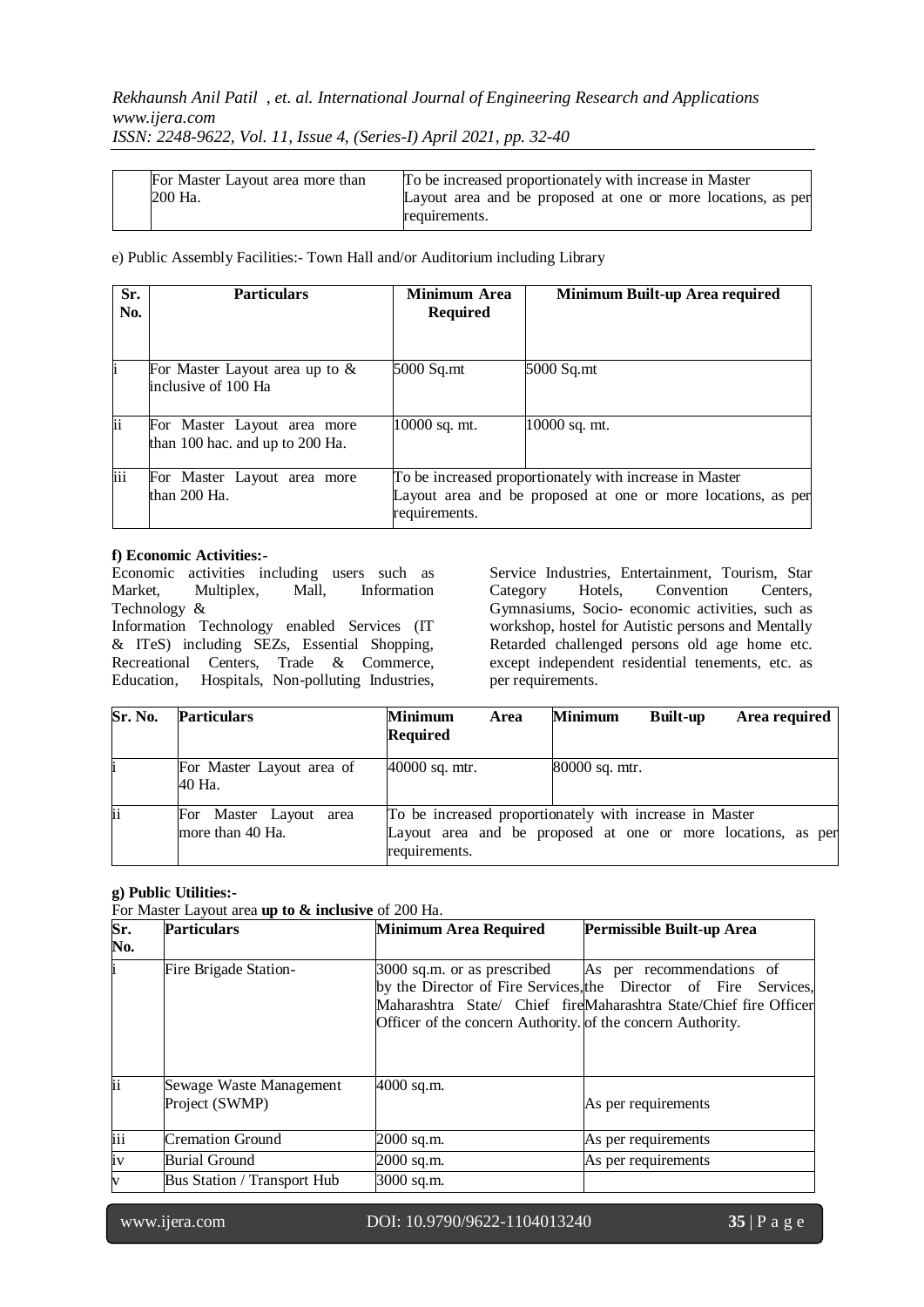*Rekhaunsh Anil Patil , et. al. International Journal of Engineering Research and Applications www.ijera.com*

| V1   | Police Station                   | $1000$ sq.m.          |
|------|----------------------------------|-----------------------|
| vii  | Electric Sub-station             | As per requirement    |
| viii | <b>Other Public Utilities</b>    | As per requirement    |
| ix   | <b>Public Parking Facilities</b> | As per prevailing DCR |
| X    | Solid waste management           | As per requirement    |

*ISSN: 2248-9622, Vol. 11, Issue 4, (Series-I) April 2021, pp. 32-40*

### **h) Transport & Communication:-**

**i)** The entire area of the project shall be wellknitted with proper road pattern, taking into consideration the linkages with existing roads within the project and outside area as well. All such roads shall be developed by the Project Proponent/s as per standard prescribed by the Indian Road Congress.

**ii)** The width of the Means Of Access-

1. Classified Road should not be less than as may be prescribed by concerned public authority;

2. Main / Arterial / Ring Road should be minimum right of way of 18 mt.

3. Other Sub-Arterial roads, Collector streets, local streets, etc., shall be proposed as per the requirements to cater to the need of occupancies on such roads including for pedestrians.

4.Network of cycle track in entire Township area of minimum width of 3 meter shall be provided without clashing **with** the vehicular traffic.

**iii)** It may be permissible for Project Proponent/s,

### 5. **PLOT AREA, PLOT WIDTH FOR VARIOUSUSES:**

Minimum plot areas and widths for various uses shall be as given in unified development control to realign the Regional Plan / Development Plan Roads, and earlier existing roads passing through the project area, without changing the entry and exit points of such roads.

i**v)** All the Regional Plan / Development Plan Roads and all the Main / Arterial / Ring Roads, shall always be open for general public, irrespective of the fact that, they resides in the project or not.

### **General Note for Amenities (a) to (h)**:

i) The requirements prescribed above for items (a) to (f) are by considering FSI proposed for the project is only 1.0. If the FSI proposed is increased or decreased then the only built up area requirement shall be increased or decreased proportionately.

ii) The requirements prescribed above for items (g) are for Master Layout area up to & inclusive of 200 Ha.

It shall be increased or decreased proportionately and may be proposed at one or more locations, as per requirements

and promotion regulations for Maharashtra state the plot width and regarding to the road approaches and various other clauses which help to decide the plot width and depth ratio

### 6. **VAROIUS ROADS AND MINIMUM PLOT AREA AND PLOT WIDTH IN ABUTTING ROADS AS PER UNIFIED DEVELOPMENT CONTROL AND PROMOTION REGULATION FOR MNAHARASHTRA STATE AS BELOW IN TABLE NO 2**

**TABLE NO 2**

| TABLE NO 2     |                                     |                          |       |                                                                                                     |                  |                                   |                    |
|----------------|-------------------------------------|--------------------------|-------|-----------------------------------------------------------------------------------------------------|------------------|-----------------------------------|--------------------|
| Sr.<br>No.     | <b>Description</b><br>the road      | <b>Size in</b><br>Sq. m. | meter | of Min Plot Min width Min set back from Min.<br>of plot in road side in meter                       | margins<br>meter | sideMin.<br>inmargins in<br>meter | <b>rearremarks</b> |
| I1             | NH/SH                               | 450                      | 15    | $6.0$ mt. for NH and $3.0$<br>4.5 m. for SH or as<br>specified by Highway<br>rule whichever is more |                  | 3.0                               |                    |
| $\overline{2}$ | <b>MDR/ODR</b>                      | 450                      | 15    | or $as3.0$<br>6.00-<br>mt.<br>specified<br>by<br>Highway<br>rule<br>whichever is more               |                  | 3.0                               |                    |
| 3              | Roads 24 meters 300<br>and above    |                          | 12    | 4.50<br>mt<br>residential $\&$ 6.00 m.<br>for residential with mix<br>use                           | for 3.00         | 3.0                               |                    |
| $\overline{A}$ | width <sub>250</sub><br>Roads<br>of |                          | 10    | 4.50<br>mt                                                                                          | for 3.00         | 3.0                               |                    |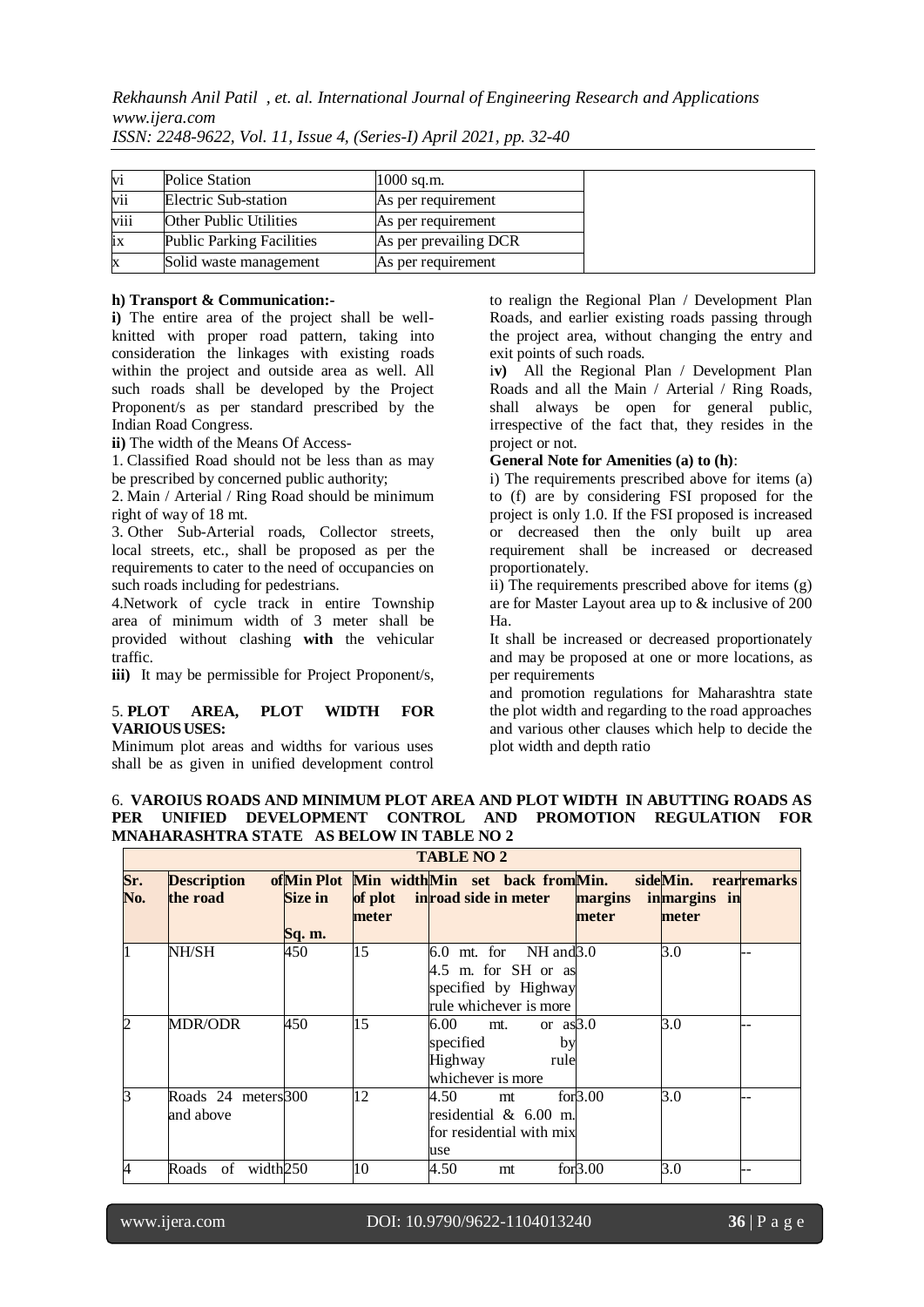## *Rekhaunsh Anil Patil , et. al. International Journal of Engineering Research and Applications www.ijera.com*

| 5<br>6 | below 24 m and<br>upto 18 m.<br>Roads of width250<br>below 18 m. and<br>upto $15 \text{ m}$ .<br>Roads of width <sup>150</sup><br>below 15 m. and<br>above 9 m. | $\overline{10}$<br>$\overline{8}$ |      | residential & 6.00 m.<br>for residential with mix<br>use<br>3.00<br>for 2.25<br>m t<br>residential & 4.50 m.<br>for residential with mix<br>use<br>3.00<br>m t<br>residential & 4.50 m.<br>for residential with mix(in<br>use | 2.25<br>for $1.50$<br>1.50<br>case<br>of semi-<br>detached<br>building,<br>only one side<br>open<br>shall<br>space<br>be<br>permissible) | Side<br>and rear<br>margins<br>shall<br>be<br>2.25<br>m. for<br>building<br>more<br>than $G+2$<br>or<br>$\ddot{}$ | stilt<br>3                                                                             |
|--------|-----------------------------------------------------------------------------------------------------------------------------------------------------------------|-----------------------------------|------|-------------------------------------------------------------------------------------------------------------------------------------------------------------------------------------------------------------------------------|------------------------------------------------------------------------------------------------------------------------------------------|-------------------------------------------------------------------------------------------------------------------|----------------------------------------------------------------------------------------|
| 7      | width<br>of<br>Road                                                                                                                                             | 100                               |      | 3.00                                                                                                                                                                                                                          | 1.50                                                                                                                                     | structure<br>1.50                                                                                                 | -do-                                                                                   |
|        | upto 9 mt.                                                                                                                                                      |                                   |      |                                                                                                                                                                                                                               | (in case of<br>semi-<br>detached<br>building,<br>only one side<br>space<br>open<br>shall<br>be<br>permissible)                           |                                                                                                                   |                                                                                        |
| 8      | Row Housing on roads 30 to 125<br>of 12 mt. and below                                                                                                           |                                   | 3.50 | 2.25                                                                                                                                                                                                                          | $0.00$ (In case<br>of<br>corner<br>plot, $1.50$ or<br>building line<br>of adjoining<br>road<br>whichever is<br>more)                     | 1.50                                                                                                              | Side<br>rear<br>margins<br>this<br>only<br>$\hat{G}+1$<br>stilt<br>$^{+}$<br>structure |
| 9      | Row Housing for<br>EWS/LIG/Slum<br>Up gradation etc.<br>public<br>by<br>authority.                                                                              | 20 to 50                          | 3.00 | $0.90\,$<br>from<br>mt<br>pathway or<br>2.25<br>from<br>road<br>mt<br>boundary                                                                                                                                                | $0.00$ (In<br>case<br>of<br>corner<br>plot, $1.50$ or<br>building line<br>of adjoining<br>road<br>whichever is<br>more)                  | 0.90 <sub>m</sub>                                                                                                 | Side<br>rear<br>margins<br>this<br>only<br>$\hat{G}+1$<br>stilt<br>structure           |

*ISSN: 2248-9622, Vol. 11, Issue 4, (Series-I) April 2021, pp. 32-40*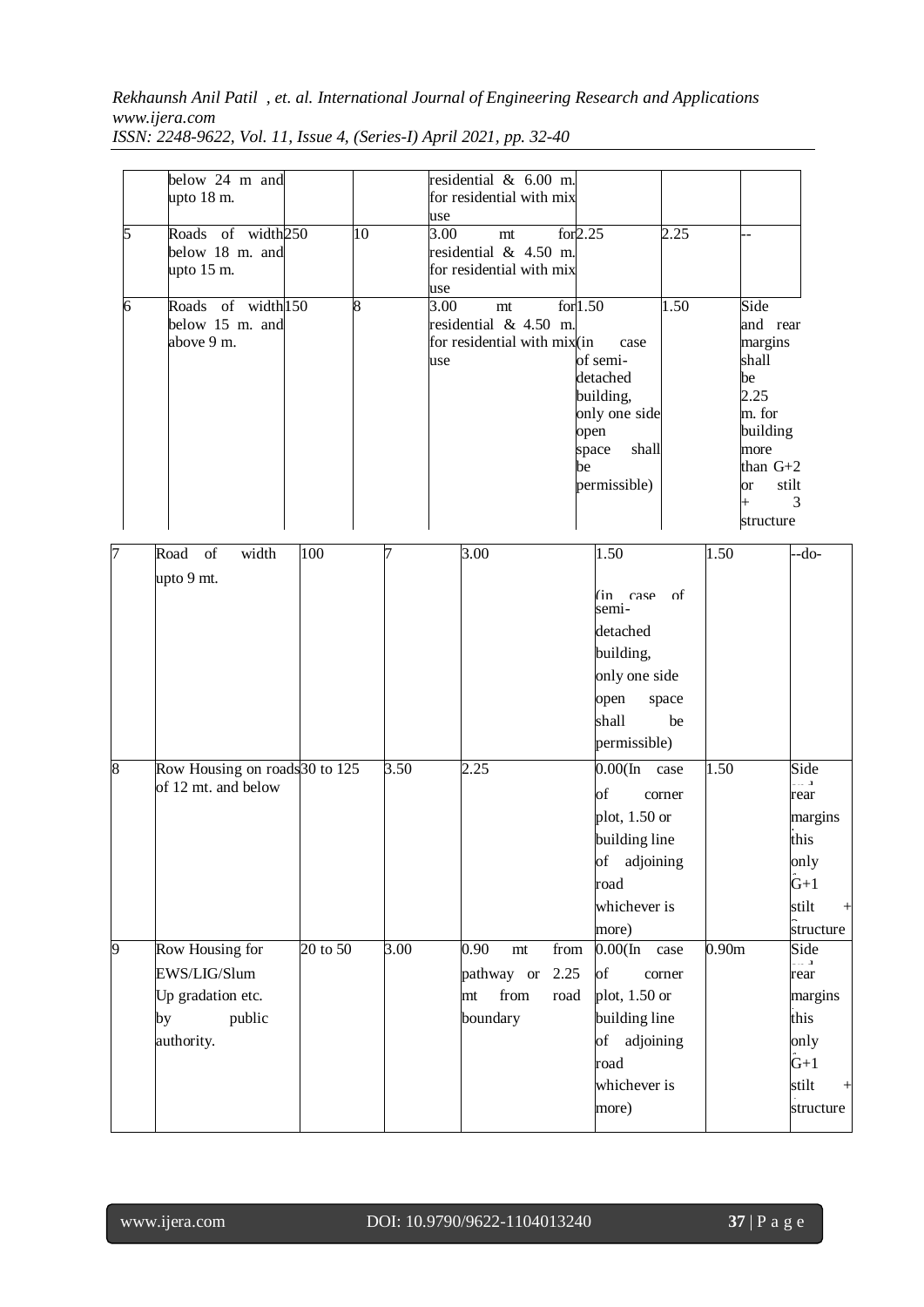### **IV.DISSUSSION**

i.In the pmc there is no restriction of space and land due to its geological conditions

ii.In the jalgaon district there is restriction of space due to geological conditions the jalgaon region surrounded by rivers and other zonal plans such as green zone , no development zone , yellow zone , industrial zone. Agricultural zone

iii.In pmc there are various zones but due to increased populations and growth in it sectors near pune they give permission for development in such zones or as per decision of the in charged assistant director town planner

iv.The development of land for residence is more in pmc compared to jalgaon district is more In pmc various IT SECTORS , Constructions Companies are more hence the job opportunities are more and due to which the peoples from all over Maharashtra prefer pune city for residence to fulfilling their demand the rate of development in pmc is more

v.In jalgaon district the main occupation of maximum peoples are agriculture and as per regional plans and geological conditions the rate of development is less as compared to pmc

vi.In pmc there is apartment/high rise building system but as comparative to pmc the tendency of peoples in jalgaon district is less to live in apartments they prefer group housing/ row housing rather than apartment

vii.Jalgaon city is bound by the Satpuda ranges in North, and Ajanta, Satmala and Chandur ranges in South with the Girna River running in the West. Road linkage - National Highway - 06 from Mumbai - Nagpur passes through the breadth of the city and is the central axis of the city of Jalgaon. Further, the State Highway of Jalgaon– Ajantha and Jalgaon– Pachora, pass through the South of the city and the Jalgaon– Marmurabad State Highway pass through the North of the city. Rail connectivity - Jalgaon City is situated at the centre of the district and is well connected by the broad gauge lines of both the Central and Western Railway to Bombay, Delhi, Ahmedabad, and Calcutta.

viii.Pune city is well connected to most of the important metropolitans in India like Mumbai, Hyderabad , Bangalore , Delhi, Kolkata and Chennai the city is located at the confluence of national highways NH-4 leading to Mumbai in north and Bangalore in south, NH-50 to nashik , NH-9 to Solapur state highways connected to pmc SH-27 connects to Ahmednagar , SH-60 to kolad , SH-64 to sasvad , SH-57 to pirangut Maharashtra district road MDR-60 connects Pune to Mulshi. In addition, the westerly bypass connects the Pune-Satara Road (NH-4) in the south to Mumbai-Pune (NH-4) in the North. PMC is internally wellconnected through an extensive road network comprising 11 major intercity roads.rail connectivity Pune has two main railway stations namely, Pune Junction and Shivajinagar Station; most trains halt at Pune Junction. Pune suburban trains run from Pune Junction to the industrial towns of Khadki, Pimpri, and Chinchwad etc.air connectivity The city has an international airport at Lohegaon operated by the Airport Authority of India. It shares its runways with the neighboring Indian Air Force base. Apart from daily domestic flights to all major Indian cities, this airport serves two international direct flights to Singapore and Dubai. The airport handled 28.14 lakh passengers during 2010-11 (financial year) as against 22.57 lakh in 2009-10 as per Airport Authority of India (AAI) i.e. an increase of 24.64% if compared to 2009-10.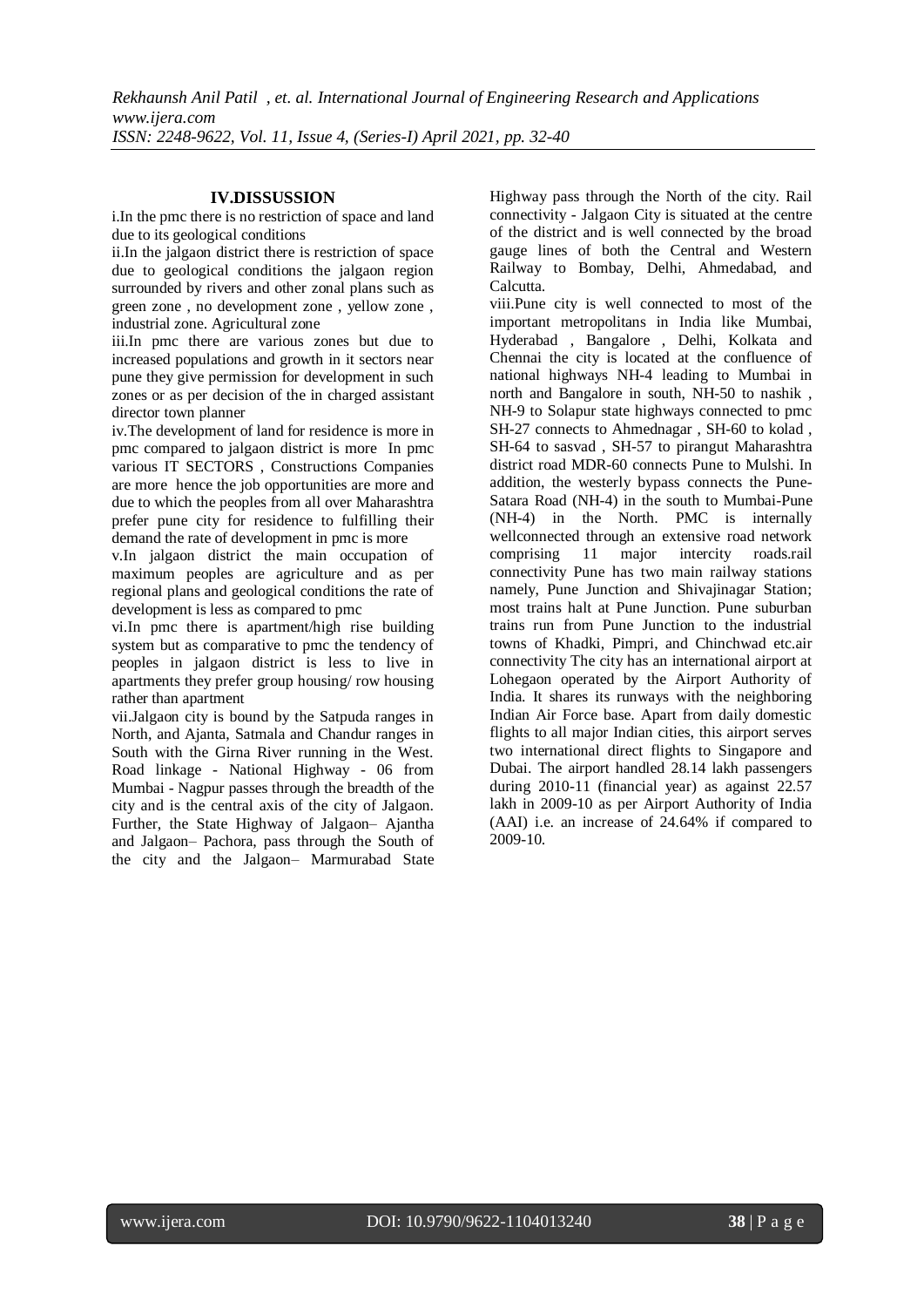

x.Population index of jalgaon as per census of 2001 As per latest census total population in jalgaon district 42,24,442 percentage decadal growth is 14.71%

| Year | <b>Population</b> | <b>Decennial</b><br>variation | <b>Annual</b><br>Percentage<br>growth rate<br>variation<br>$\frac{6}{6}$ |      | <b>Incremental increase</b><br>per decade |  |
|------|-------------------|-------------------------------|--------------------------------------------------------------------------|------|-------------------------------------------|--|
|      |                   |                               |                                                                          | 5    |                                           |  |
| 1951 | 75,303            |                               |                                                                          |      |                                           |  |
| 1961 | 88,452            | 13,149                        | 17.46                                                                    | 1.74 |                                           |  |
| 1971 | 1, 17, 312        | $+28,860$                     | 32.63                                                                    | 3.26 | $+15,711$                                 |  |
| 1981 | 1,65,507          | $+48, 195$                    | 41.08                                                                    | 1.1  | $+19,335$                                 |  |
| 1991 | 2,42,193          | $+76,686$                     | 46.33                                                                    | 4.63 | $+28,491$                                 |  |
| 2001 | 3,68,000          | 125807                        | 51.94                                                                    | 5.19 | 49121                                     |  |

fig no 2

xi.As per fig no 1 and fig no 2 the difference in decadal growth rate compared to pune and jalgaon is about 8.02%

xii.The main barriers to development in the jalgaon city is the population growth and insufficient amount of jobs and also the geological conditions for sustainable development

xiii.In some future decades it is expected that the growth of industries and IT sectors will be increased in the jalgaon district due to sufficient amount of availability land and resources

xiv.The jalgaon city is ideal city for development of township because it fulfills the overall requirement required for residential as well as industrial development such as various natural resources and manpower

xv.If the urban areas get overcrowded eventually the industries will approach and develop the rural areas for economical and efficient production

xvi.In this paper we discuss the various laws for development of township and requirements of land and regulations for development of township as per new unified development control and promotions rules and regulations applicable for Maharashtra the all clause area same but due to the urban area the rules are slightly changes compared to jalgaon district

xvii.The main difference is in width of road in pmc and jalgaon district in pmc they generally provide12.0 m wide roads in jalgaon they provide 9.0 m wide roads

xviii.In the pmc they can develop township due to availability of land in the jalgaon district it is hard to develop township due to ownership tiltles in jalgaon and geologicals conditions they generally develop residential lay-outs

xix.The development plan of pmc is much efficient than development plan of jalgaon

### **REFERENCES**

- [1]. IGBC Green Township Rating System, Pilot Version, November 2010, [online source: www. igbc.in] [
- [2]. GRIHA Large Developments, Manual Version, 2015 [online source: www.grihaindia.org/files/GRIHA-LDV2015.pdf]
- [3]. Newman, P. W. G., Sustainability and Cities: Extending the metabolism model, Landscape and Urban Planning, 44(4), 1999, 219-226.
- [4]. Kennedy, C., &Codoban, N., Metabolism of Neighborhoods. Journal of Urban Planning and Development, 134(1), 2008, 21-31.